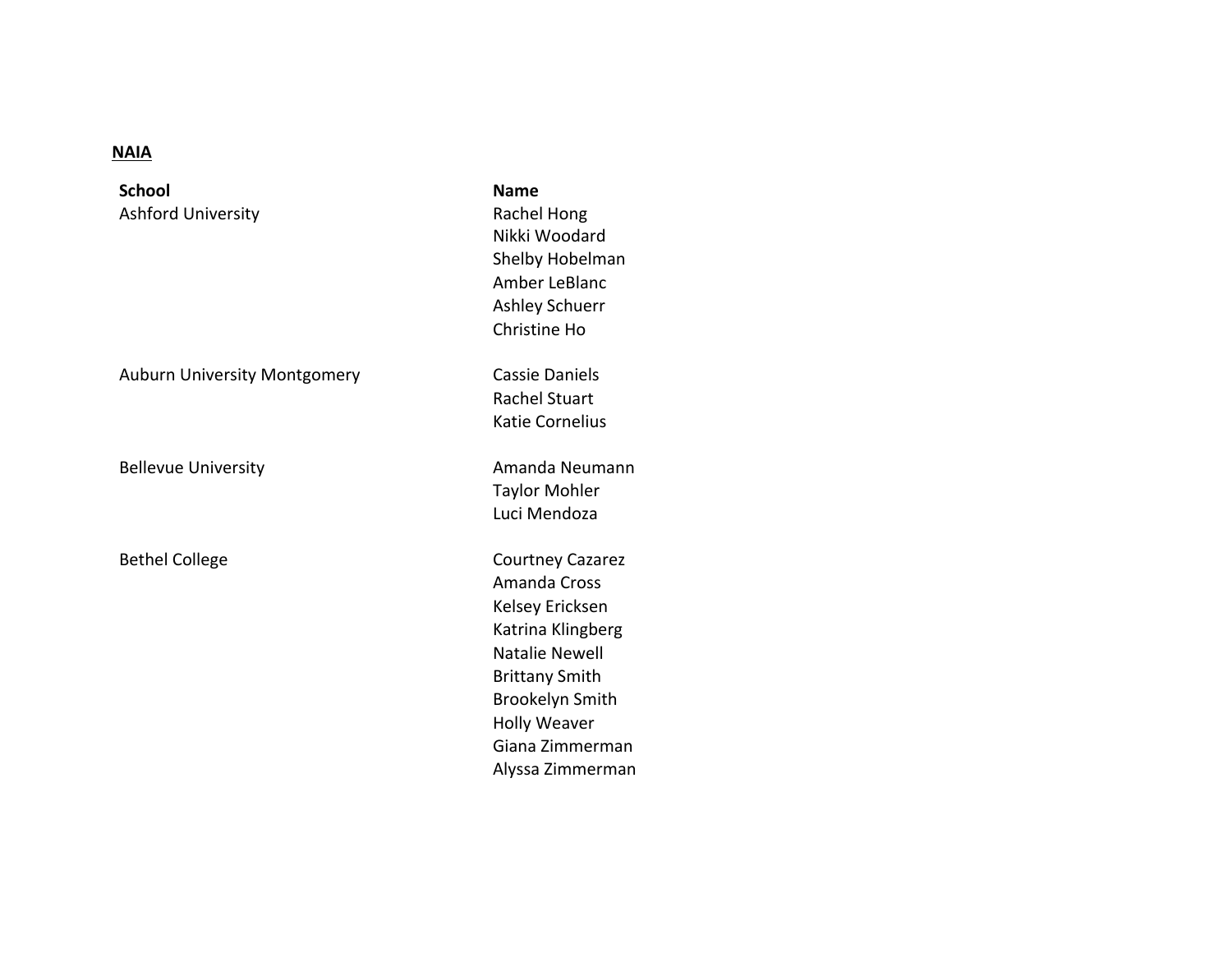| Lindsey Costello       |                                                                            |
|------------------------|----------------------------------------------------------------------------|
| Julia Cruce            |                                                                            |
| Carrie Dunavant        |                                                                            |
| Molly Frey             |                                                                            |
| Hannah Hays            |                                                                            |
| Taylor Johnson         |                                                                            |
| Shawna McAdams         |                                                                            |
| <b>Caitlin Runions</b> |                                                                            |
| Morgan Berry           |                                                                            |
| <b>Colby Prosser</b>   |                                                                            |
| <b>Brooke Cary</b>     |                                                                            |
| Ashton Carnahan        |                                                                            |
| <b>Taylor Long</b>     |                                                                            |
| <b>Emily Roper</b>     |                                                                            |
|                        |                                                                            |
|                        |                                                                            |
| Rebecca Lipsey         |                                                                            |
| Katie Moeller          |                                                                            |
| Shelby Pohlman         |                                                                            |
|                        |                                                                            |
| Aubrey Utley           |                                                                            |
| Melanie Wilmsmeyer     |                                                                            |
| Kayla Yount            |                                                                            |
|                        |                                                                            |
| <b>Chelsie Crain</b>   |                                                                            |
| <b>Tori Gehlert</b>    |                                                                            |
|                        | <b>Courtney Dennis</b><br>Kelsey Johnley<br>Megan Robbins<br>Morgan Bounds |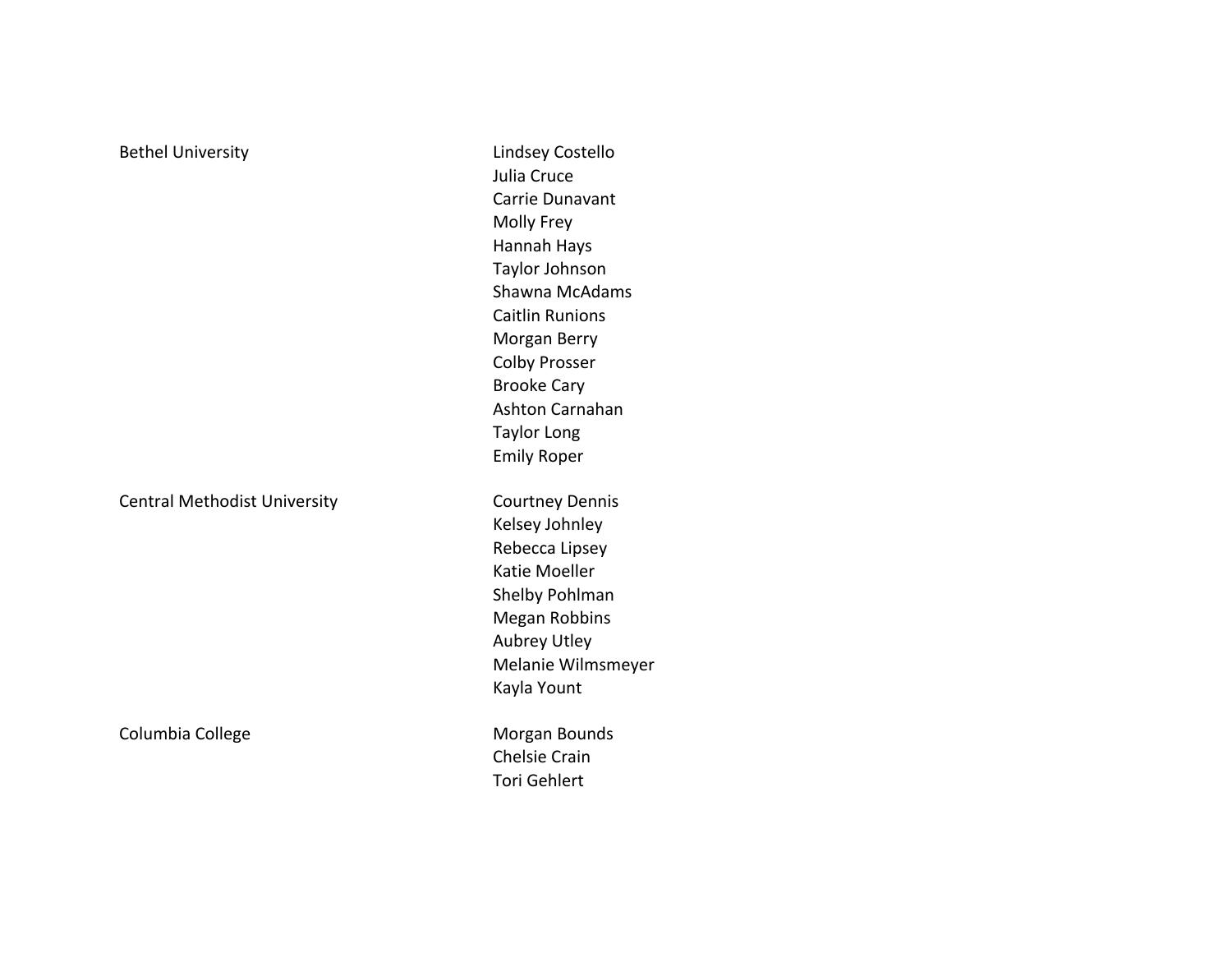|                                  | Whitni Howell<br>Jamie Holmes<br><b>Taylor Richter</b><br>Alex Ridenhour<br>Erin Dyok<br>Maria Imhoff                                            |
|----------------------------------|--------------------------------------------------------------------------------------------------------------------------------------------------|
| <b>Cornerstone University</b>    | <b>Madison Bucilla</b>                                                                                                                           |
| Davenport University             | Karlee Despres<br>Sam Cole<br>Morgan Greenfield<br>Ali Dawson<br>Staci Stadler<br>Karli Myers<br>Kayla Gonyea<br>Paige Sant'Angelo<br>Tami Weber |
| <b>Eastern Oregon University</b> | Abby Barr<br>Alisha Meade<br>Ashli Hughes<br>Cassie Wendt<br>Georgie Kelly<br><b>Sydney Carpenter</b><br>Suzie Espinoza                          |
| <b>Evangel University</b>        | <b>Bethany Bacon</b>                                                                                                                             |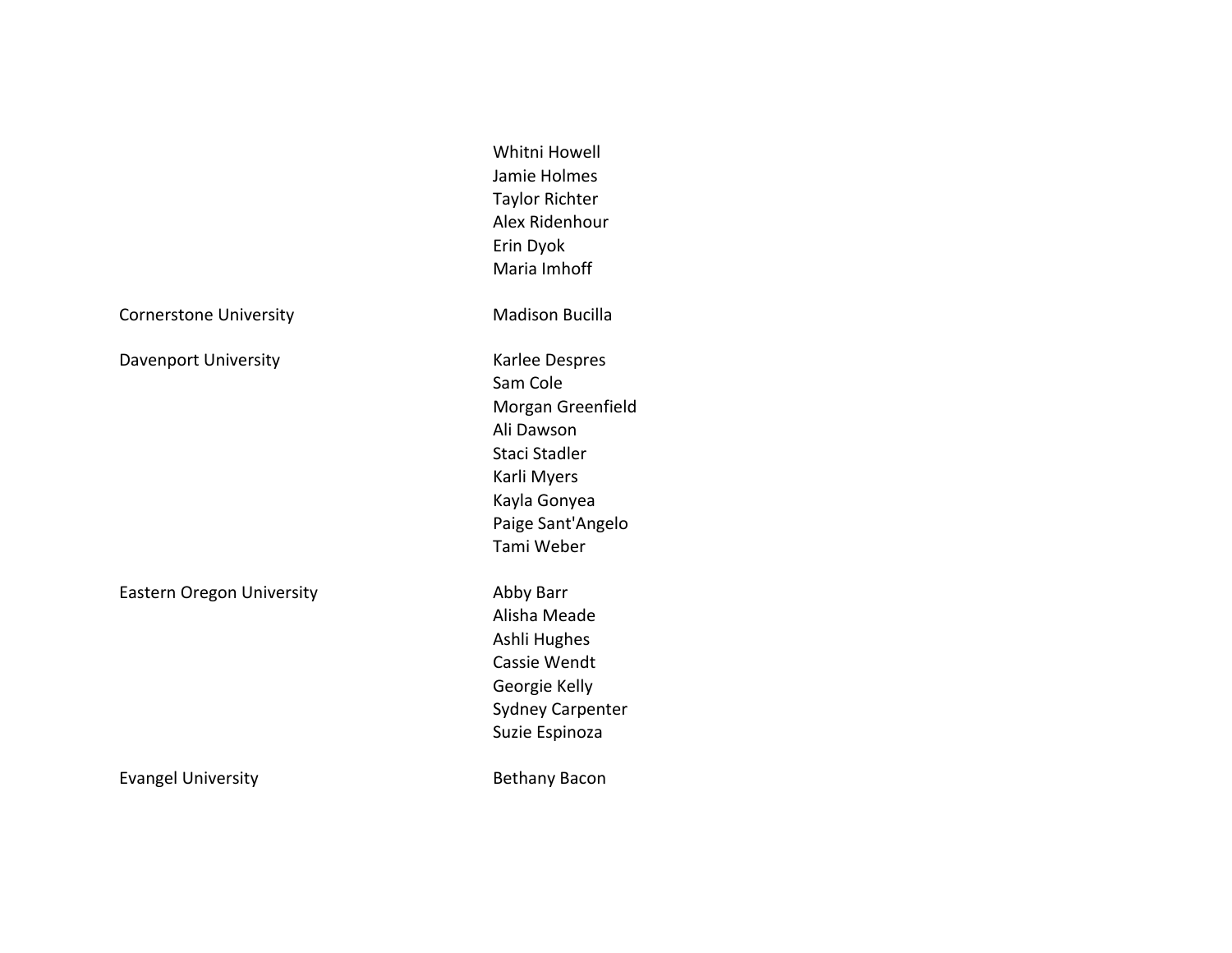|                              | <b>Emily Boulger</b><br>Katelyn Tolle<br>Kari Tall-Domingos<br>Marriana Nelson<br>Kaitlyn Hasty<br><b>Courtney Orange</b><br><b>Kasey Spencer</b> |
|------------------------------|---------------------------------------------------------------------------------------------------------------------------------------------------|
| <b>Faulkner University</b>   | <b>Haley Munroe</b><br>Kaylah Hall<br><b>Heather Smith</b><br>Amy Page<br>Keri Hyde                                                               |
| Georgetown College           | Madelyn Brown<br>Michelle Dresselhaus<br><b>Taylor Shaw</b><br>Victoria Shover                                                                    |
| <b>Grace College</b>         | Jessica Anton<br>Genevieve Benson<br>Rebecca Almack<br><b>Meredith Baker</b><br><b>Bethany Prinsen</b>                                            |
| <b>Grand View University</b> | Savannah Bice<br>McKenzie Cason<br><b>Ashley Flowers</b>                                                                                          |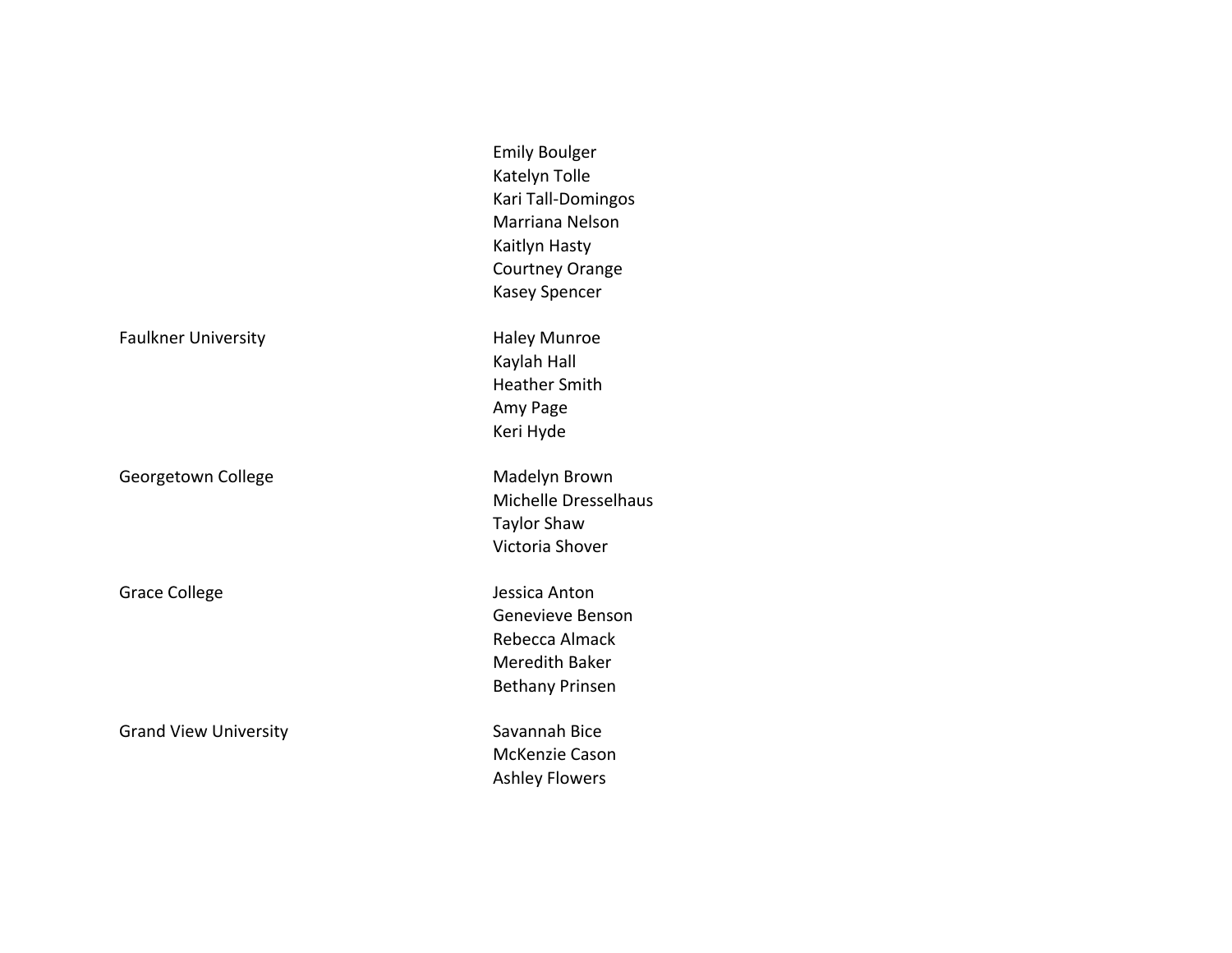Hannibal-LaGrange University Megan Becker

Holy Names University **Lacey Parodi** 

Indiana Tech **Callie** Busch

Emily Gilbert Katie King Dacia Miller Morgan Powers Jessica Stickel

Kelli Black Dolores Bloomfield Kachina Hudson **Rachel Hughes** Sarah Nardi Megan Skinner Erin Winn

Veronica Perry

Amber Edmundson Victoria Kilps Melissa Knefelkamp Juliaclare Plezbert Andrea Sexsmith Casey Prince Baily Tom

Lee University **Britty** Balough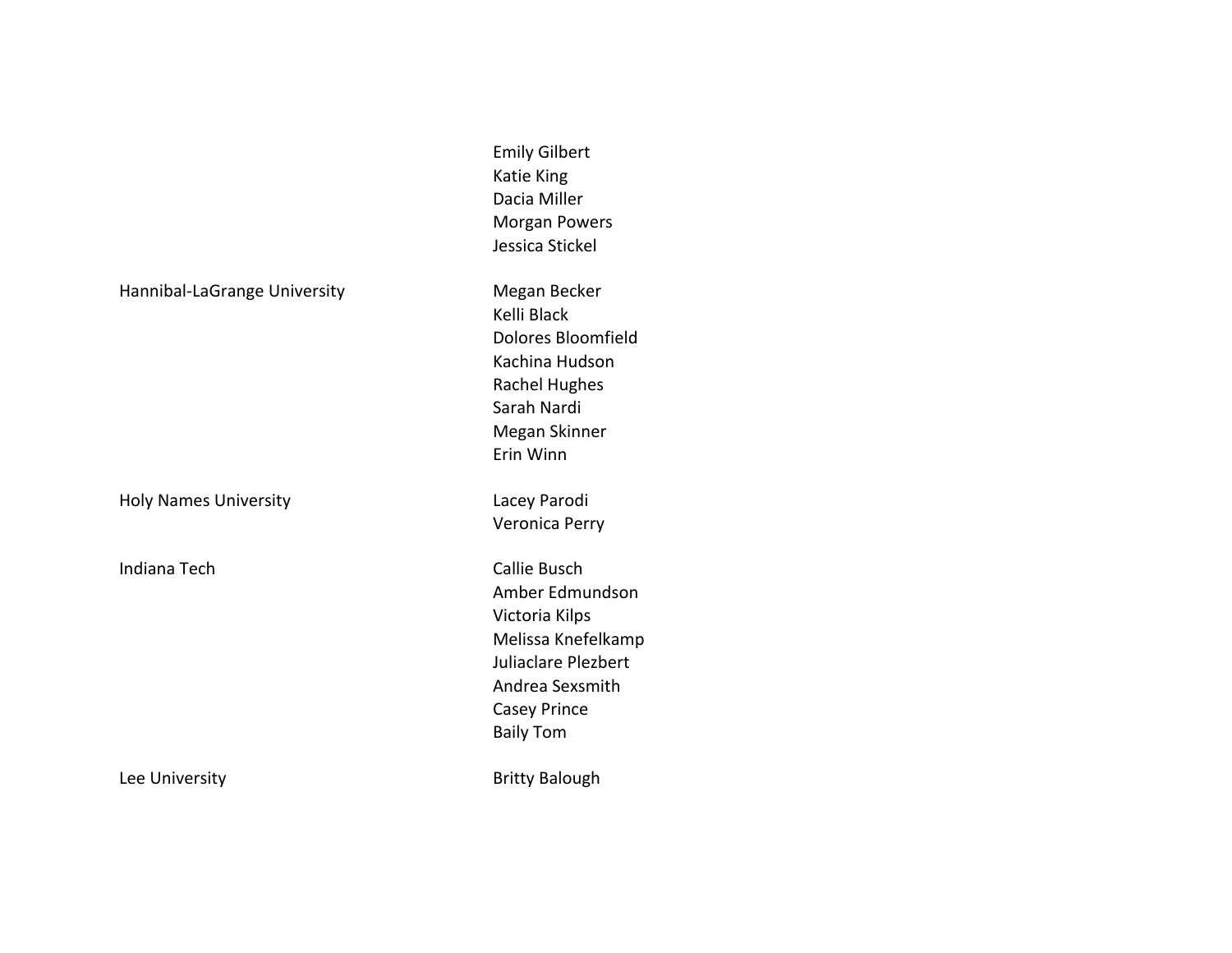Kelsey Barnes Caitlin Beshears Kelli Crawford Hannah Hight

Brianna Crampton Karleigh Creighton Kristen Drabek Caitlyn Keuvelaar Gina Sykes Kiley Thornton Kasey Trierweiler

Emily Biggs

Danielle Bayer Donyelle DeMarse Ashley Kroener Allison Kuchan Corey Pitchford Megan Wildhaber Jena Trombley

Emily Girard

Madonna University **Arielle Cox** 

Milligan College **Krista Lambdin** 

Missouri Baptist University Natalie Aubuchon

Mount Marty College Michaela Bunde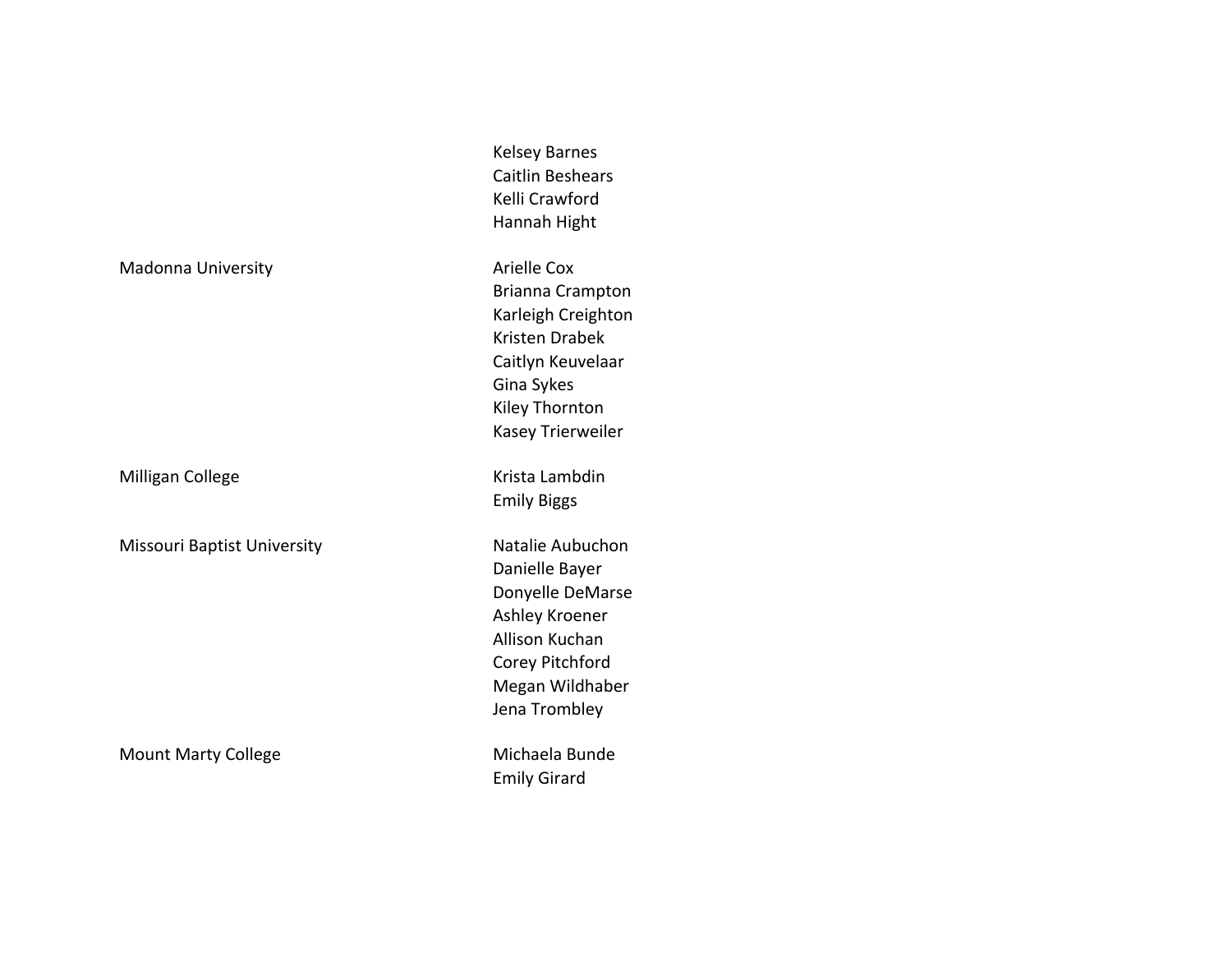Andrea Hansen Shaina Lonneman Lauren Orwig Jena Peters Mercedees Ricke

Abbey Basler Jessie Richardson

Oklahoma Baptist University Noelle McDowell

Olivet Nazarene University **Kelly Blucker** Kelly Blucker

Ottawa University **Lindsey Adams** 

Audrey Branscum Ashley Clifton Amanda Harmon Bethany Holaway Jordan Reynolds Cheryl Sendzik

Jordan Truelock

Morgan Beckler Hallie Bones Katarina Burns Taylor Heffern Deidra Jones Darin Lewis Amanda Martinsen Chelsea Prock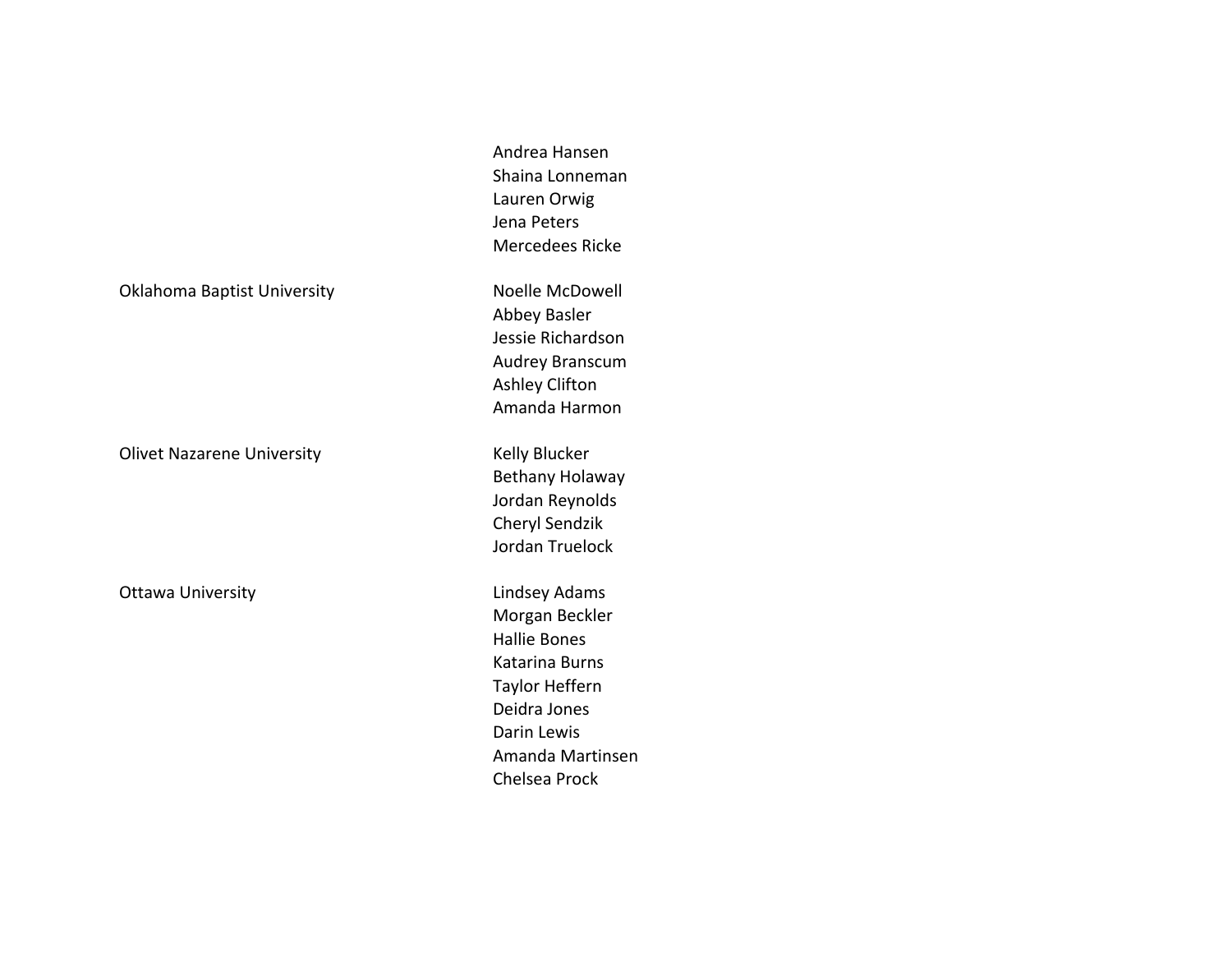|                                | $-$ , nu su y swurror u                                                                                                                                                      |
|--------------------------------|------------------------------------------------------------------------------------------------------------------------------------------------------------------------------|
| Peru State College             | Lyndsay Drumm<br><b>Brittany Hoock</b><br>Stephanie Holdsw<br>Casee Ford<br><b>Emily Maresh</b><br><b>Trista Hutchings</b><br>Abbie Moser<br>Alexa Johnson<br>Whitley Albury |
| <b>Rogers State University</b> | Katrina Loy<br>Nicole Keck<br>Laura Fleck                                                                                                                                    |
| Saint Xavier University        | Alexandra Bahner<br>Amie Brown<br>Nicole Derezinski<br>Holly Hilden<br><b>Ariel Hinton</b><br>Kate Mollohan<br>Megan Nonnemac<br>Ashley Sullivan                             |
| Siena Heights University       | Tonya Berta<br>Natalie Huntoon                                                                                                                                               |

Lyndsay Swafford

tany Hoock phanie Holdsworth ee Ford ily Maresh ta Hutchings bie Moser xa Johnson itley Albury

ie Brown ole Derezinski ly Hilden el Hinton e Mollohan gan Nonnemacher ley Sullivan

alie Huntoon Jessica Lampkowski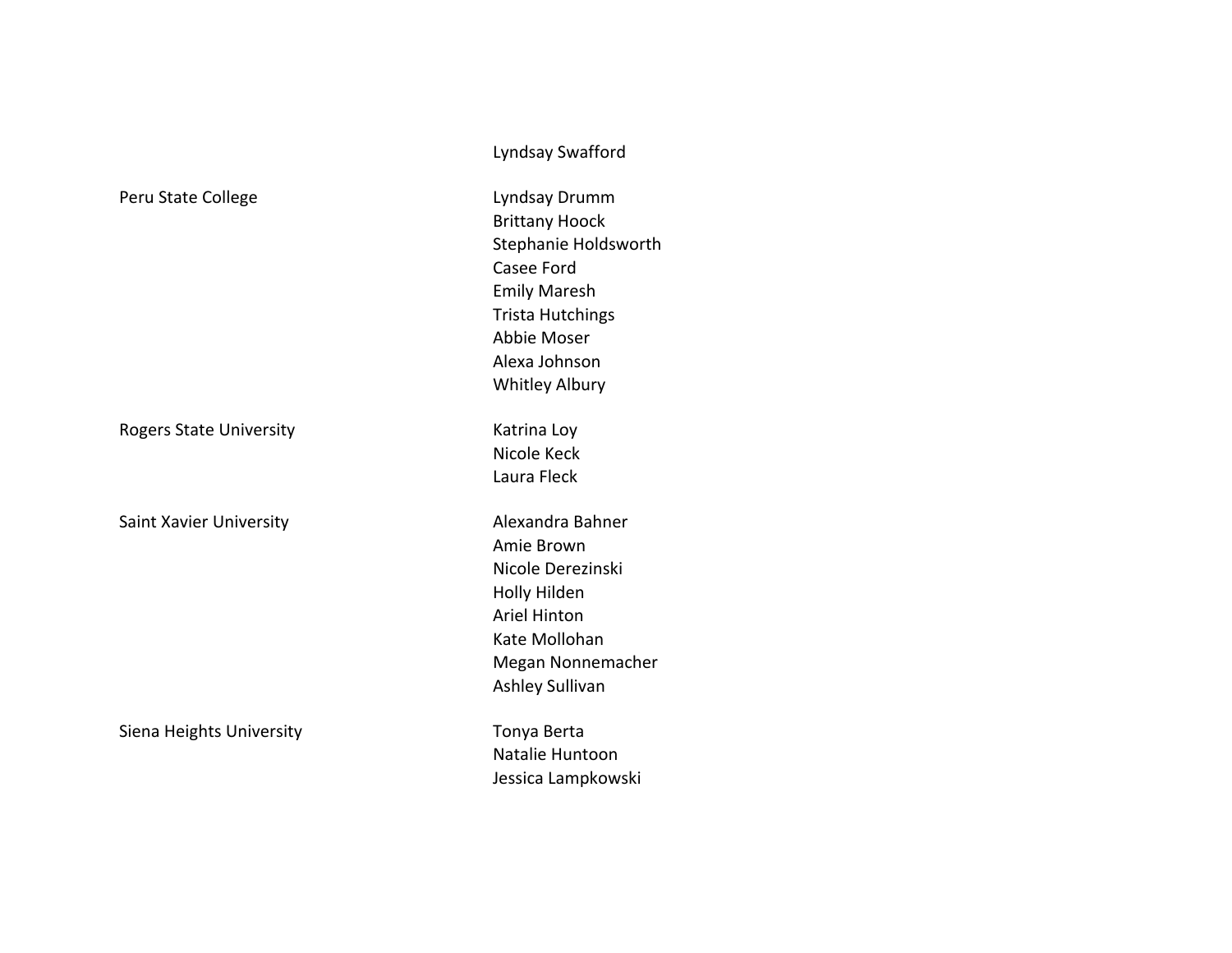Ashley O'Leary Brittney Rhodes Lizz Wilson Jenn Sylvester **Bitty Treece** Morgan Warfield Southern Oregon University **Sierra Anderson** Flores, Jessica Springer, Brooke Southern Wesleyan University **Mary Catherine Garrett** Spring Arbor University **Abby Adams** Laura Lowrey April Patnaude Debbie England Alexis Boyt Lauren Brenner Lisa Nowland Maggie Ridener Alika Kingsbury Brooke Sevek Taylor Scott Trevecca Nazarene University **Lindsey Stephens** Ansley Brantley Nicole Davis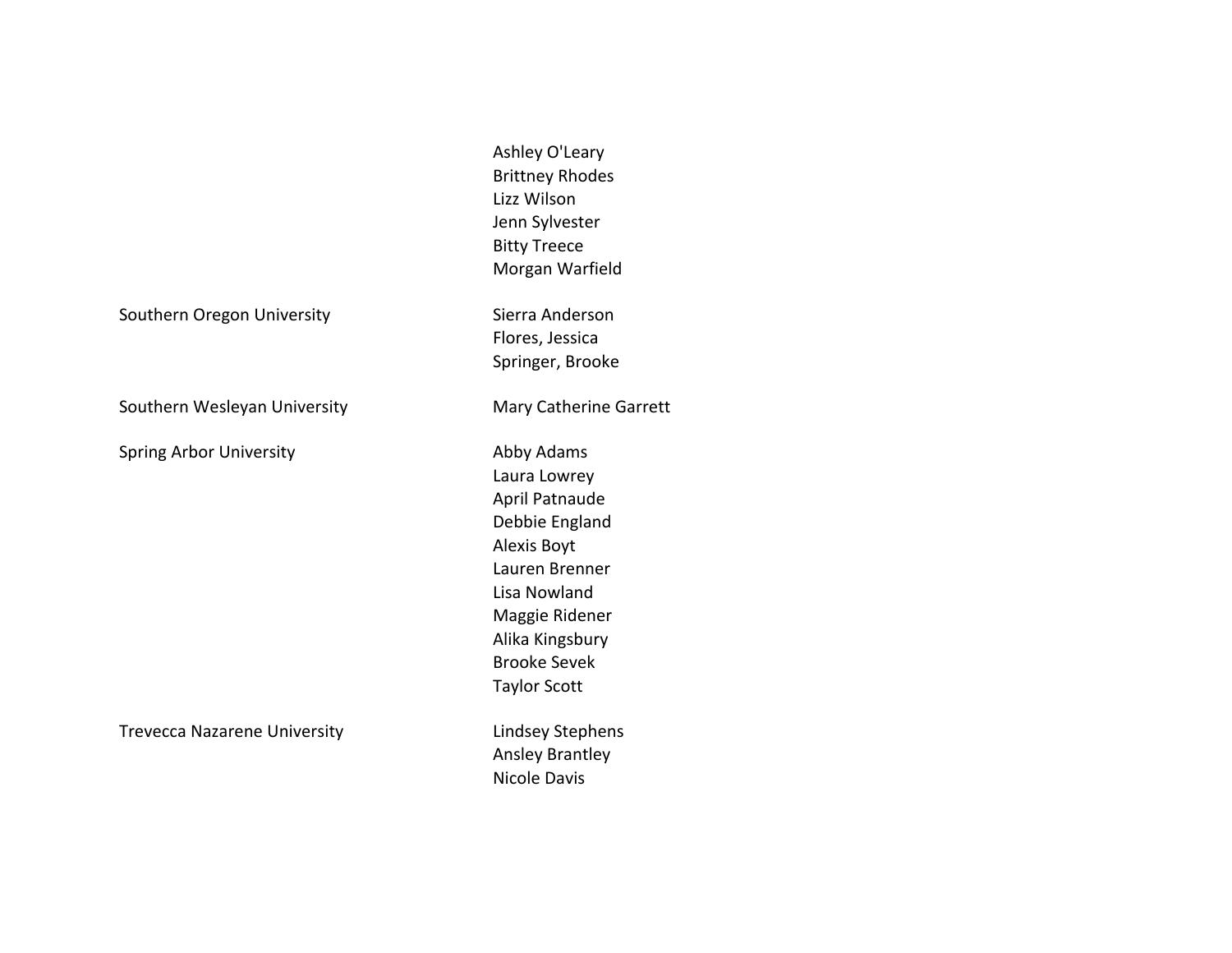|  | University of Saint Mary |  |
|--|--------------------------|--|
|--|--------------------------|--|

University of South Carolina Beaufort Amber Allen

Natalie Papini Heather Shuler Kari Mason Riley Mashburn Allison Gaddis Lauren Baker

Emily Gripka Chelsea Cooper Jacquelynn Kerr Elena Hill Chalice Schmollinger Kimberly Piatt Lani Masoner Megan Kear Keasla Hundley

Chelsey Blasingame Maddison Byrd Melanie Goolsby Hailey Grimoskas Kalie Hastings Rebekah Herty Victoria Hilton Kalin Martin Katie Rietkovich Jasmon Russell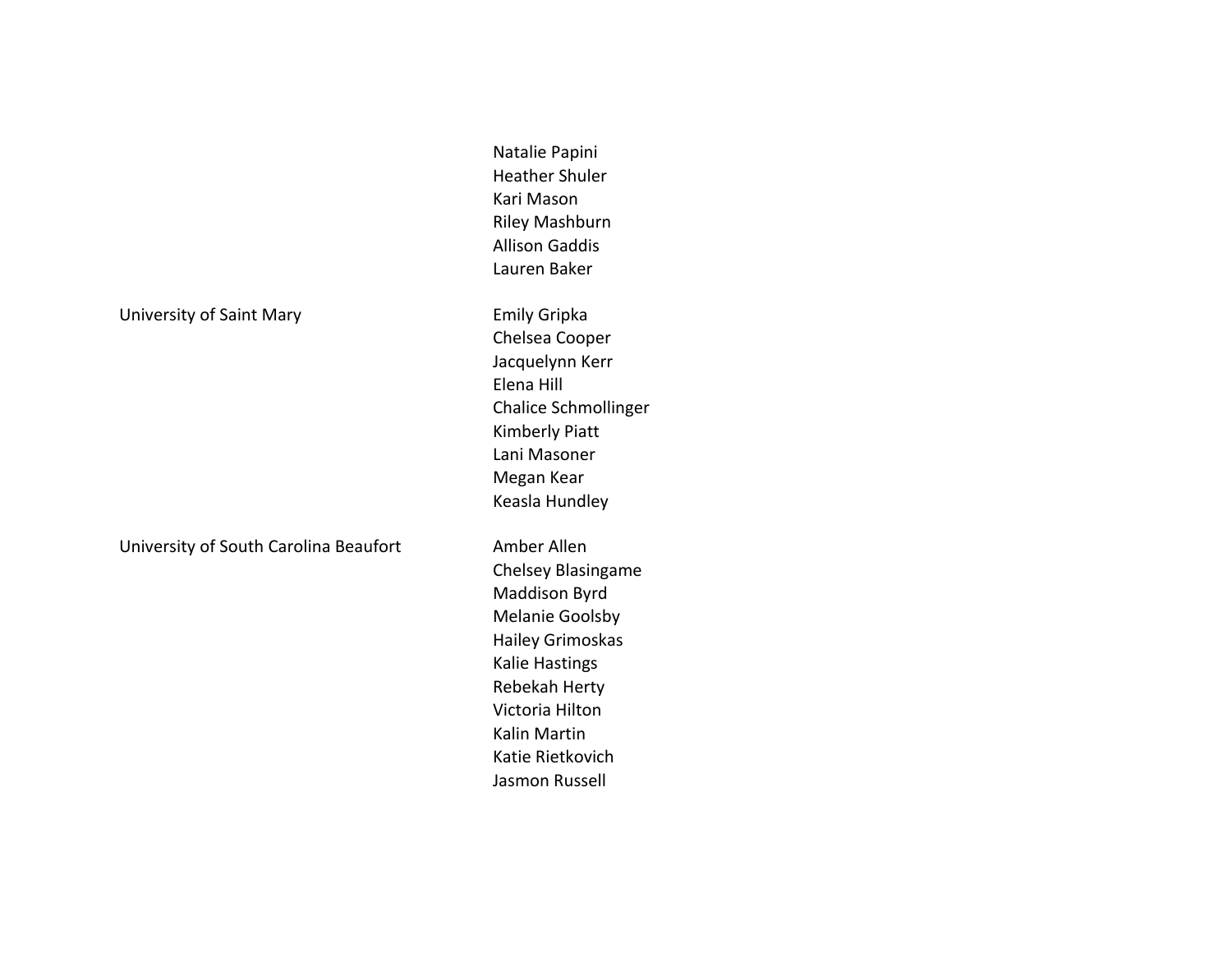|                                                     | <b>Taylor Triplett</b><br><b>Brittney Willbanks</b>                                                                                                                                                           |
|-----------------------------------------------------|---------------------------------------------------------------------------------------------------------------------------------------------------------------------------------------------------------------|
| Vanguard University of Southern California          | Katherine Bergerson<br><b>Brittney Boggs</b><br><b>Shelby Ross</b><br>Kimberly Skoglund                                                                                                                       |
| West Virginia University Institute of<br>Technology | Jacquelyn Wood                                                                                                                                                                                                |
| <b>William Carey University</b>                     | Kayleigh Anspach<br>Hannah Cook-Kelley<br>Ramsi Dykes<br><b>Allison McCaleb</b><br>Lindsey Webb<br>Sarah Beckman<br>Jasmine Shelby<br>Anna Lauren Fontenot<br>Casey Alexander<br>Amber Brown<br>Kaitlyn Perry |
| <b>William Penn University</b>                      | Amber Daly<br>Mikayla Djordjevic<br><b>Brailey Freed</b><br><b>Christine Gamble</b><br>Cassie Lohman<br><b>KC Routos</b>                                                                                      |